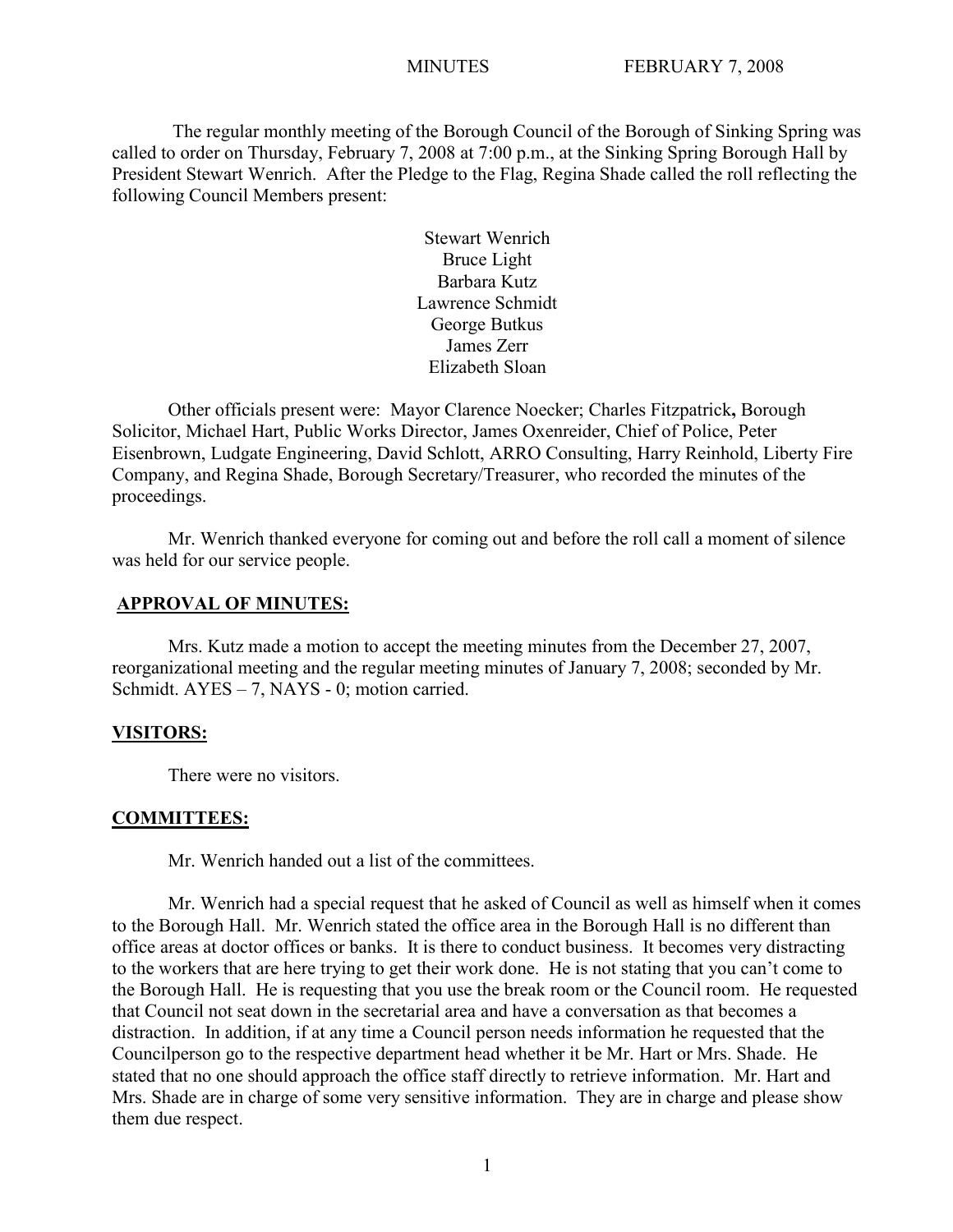#### **COMMITTEES (cont'd):**

Mr. Butkus just wanted to mention that he is unable to attend the Library Board meetings due to a prior commitment. Mr. Wenrich understood. Ms. Sloan works on a Wednesday night and she could have a problem with attending Wednesday night meetings.

Mr. Wenrich requested that Mr. Butkus put together a seven (7) member study group, three (3) being sewer committee members, and four (4) being members of the community. (Mr. Wenrich originally wanted it to be a six (6) member however Mr. Butkus advised that seven (7) would work better.) The reason for this group is to see the benefits of turning our Municipal Authority into an operating authority. He would like to see the pros and cons. He would like to see if there would be any benefit to the community. We will run an ad looking for members. Mr. Wenrich explained why we should look into doing this. We need to look to the future. Mr. Schmidt brought up the letter we received from BCM on the recommendations about expanding the plant. Mr. Schmidt thanked Mr. Butkus, Mr. Schlott, and Mr. Eisenbrown for their help. Mr. Butkus would like them to be in involved in this as well. Mr. Butkus advised everyone that the Authority meetings are opened to the public. Mr. Fitzpatrick said there is another side to this coin. There was a resolution passed last year to dissolve the Authority. Mr. Fitzpatrick questioned if it was Mr. Wenrich's wish to have this committee look at all aspects of the Authority or just this one. Mr. Wenrich wants more information to get the Borough out of the "sewer business." If it is going to save the Borough money as well as the taxpayer, that is what he is trying to establish. The Borough is a lot busier then what it was forty (40) years ago. If we could become a "harmonious" group all the better, Mr. Wenrich stated. He hopes we might be able to save money.

#### **COMMUNICATIONS:**

There were no communications.

# **APPROVAL OF THE BILLS:**

Mr. Light made a motion to pay the bills; seconded by Mr. Butkus.  $AYES - 7$ ,  $NAYS - 0$ , motion carried.

# **MAIN STREET PROJECT:**

Mr. James Pachuilo, Chairman of the Main Street Project addressed Council. He will be bringing Ms. Sloan up to date. The Executive Committee was established. Mr. James Pachuilo is Chairman, Mr. David Meas, is Vice President, Mrs. Sandy Graffius, is Treasurer, and Mrs. Regina Shade is Secretary. The four subcommittees were formed. He explained what they were and what they will be in charge of. Mr. John MacPhee is working on our action/profile plan in coordination with Mrs. Shade. The next meeting is February 21, 2008. They are looking for new members. In addition, the Executive Committee will be trying to meet with three (3) Council people at a time so they can bring everyone up to date with what is happening and what the goals are.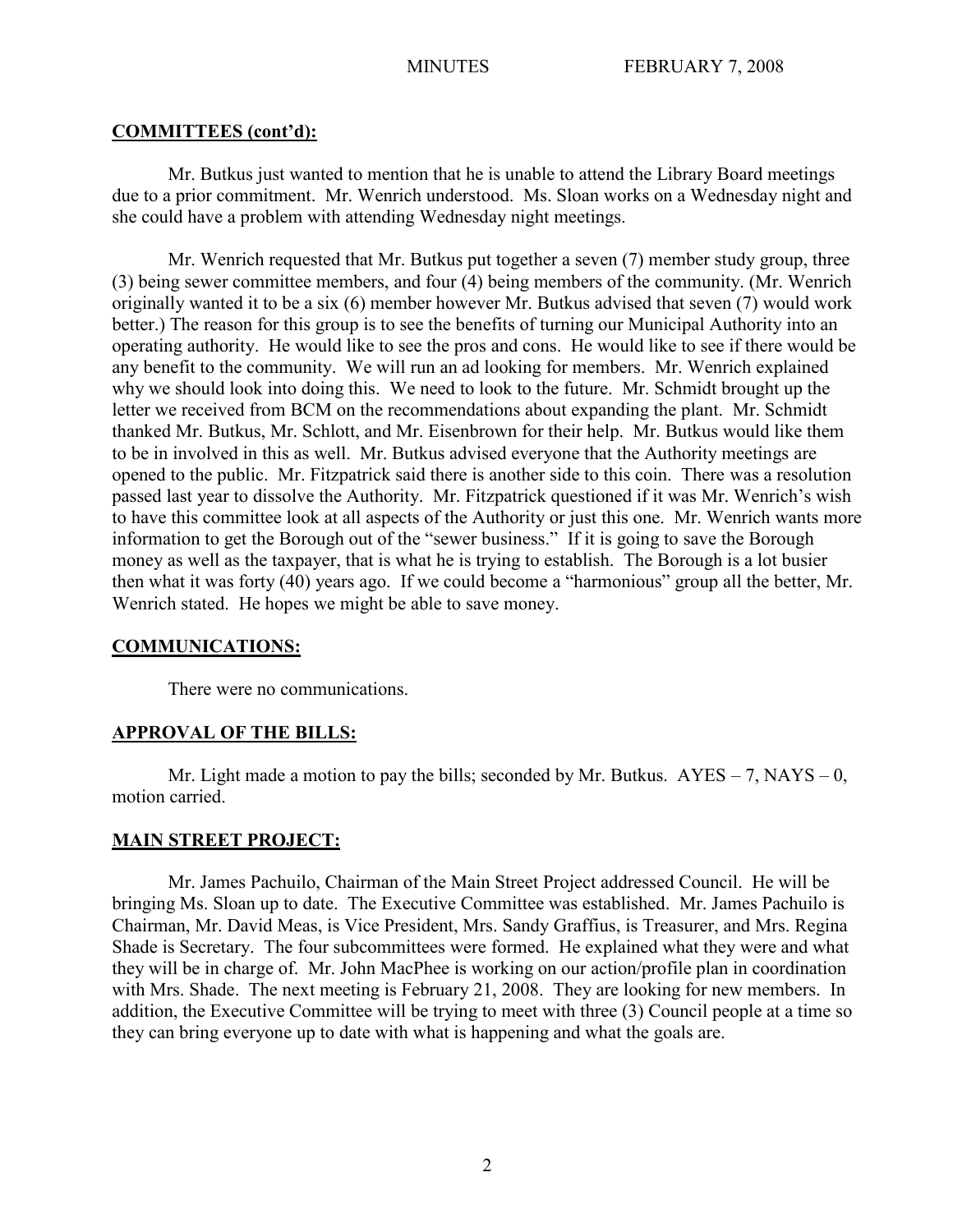#### **MILLER ENVIRONMENTAL:**

Mr. Peter Juzyk gave the monthly report. The wastewater data for the month was – total monthly flow  $-18,777,000$  gallons, average daily flow  $-644,000$  gallons, minimum daily flow  $-$ 515,000 gallons, and maximum daily flow – 770,000 gallons. Total precipitation was 1.72 inches. There were no NPDES violations however they were still waiting for some lab results. The contribution for each municipality is as follows – Sinking Spring (which includes an unmetered portion of Spring Township) – 64.8%, Lower Heidelberg – 24.1%, and South Heidelberg – 11.1%. Mr. George Butkus explained that on last month's report a large random spike was shown in the BOD's. He feels that there must have been a sampling problem or a lab problem. It was out of line. On Mr. Schlott's advice sampling is being done twice a week. A brief discussion ensued. Mr. Juzyk feels after reviewing the spike, contacted the lab and he feels there was some type of error. In addition, since they have started the additional sampling numbers are coming in higher then what the design concentration is for the plant but they are good numbers. Another discussion ensued. Ms. Sloan wanted a letter to be sent to the lab putting them on notice that we are not satisfied with their answer. Mr. Wenrich is not sure what we should do that at this time. Mr. Schlott stated we might never know how that sample was compromised. He continued that our plant is rated for an inflow of 2,000 BOD pounds. With that high reading that would increase our load and that could be a problem with our Chapter 94. Mr. Schlott is watching this as well. This will be noted in the Chapter 94 report. Mr. Pachuilo questioned if the work on Broad Street corrected the inflow problem or is it too early to tell. Mr. Schlott stated most of the dig up portion as been completed. One (1) lateral is still leaking and the contractor is repairing it; however it is still too early to really tell, Mr. Schlott said.

#### **SEWER ENGINEER – DAVID SCHLOTT, JR:**

There were two instances when the contractor tried to make repairs: the pipe was concrete encased which made the repairs very difficult. This has created some additional work and they have created a change order for the additional work. Blandbrid and Columbia Avenues are where the problems occurred. He explained what was found at both sites. On Columbia Avenue it was discovered there was a blockage and that was repaired at the same time. A discussion ensued as to how these encasements came about and when. Mr. Schlott feels the change order will be in the area of about \$12,000.00. The contract came from the Authority however the Borough will be paying for the repairs Mr. Schmidt said. This means these repairs will be paid for by the Borough to which Mr. Schlott agreed.

The last round of quarterly testing produced some establishments that were way over on some of their limits. Some had contacted Mr. Schlott and were looking for some kind of relief from some of their penalties. Mr. Schlott explained there are penalties, and there are excessive penalties. In addition, there are different levels that surcharges are added. When this program came about we allowed a relief of the \$300 penalty one (1) time. Some are asking for some relief. Mr. Schlott explained the important issue is to get it out of the system. Mr. Wenrich feels the only way to drive that point home is to make them pay the fees. Ms. Sloan also feels they should pay the fines as well. Ms. Sloan questioned what the name of the company was that did the repair on Broad Street to which Mr. Schlott stated it was Wexcon. Ms. Sloan would like to put Wexcon on notice as we will not be accepting that type of slipshod work anymore. The dropping of the stuff off the truck was uncalled for. Mr. Schlott stated they did inform them of that and told them to remove that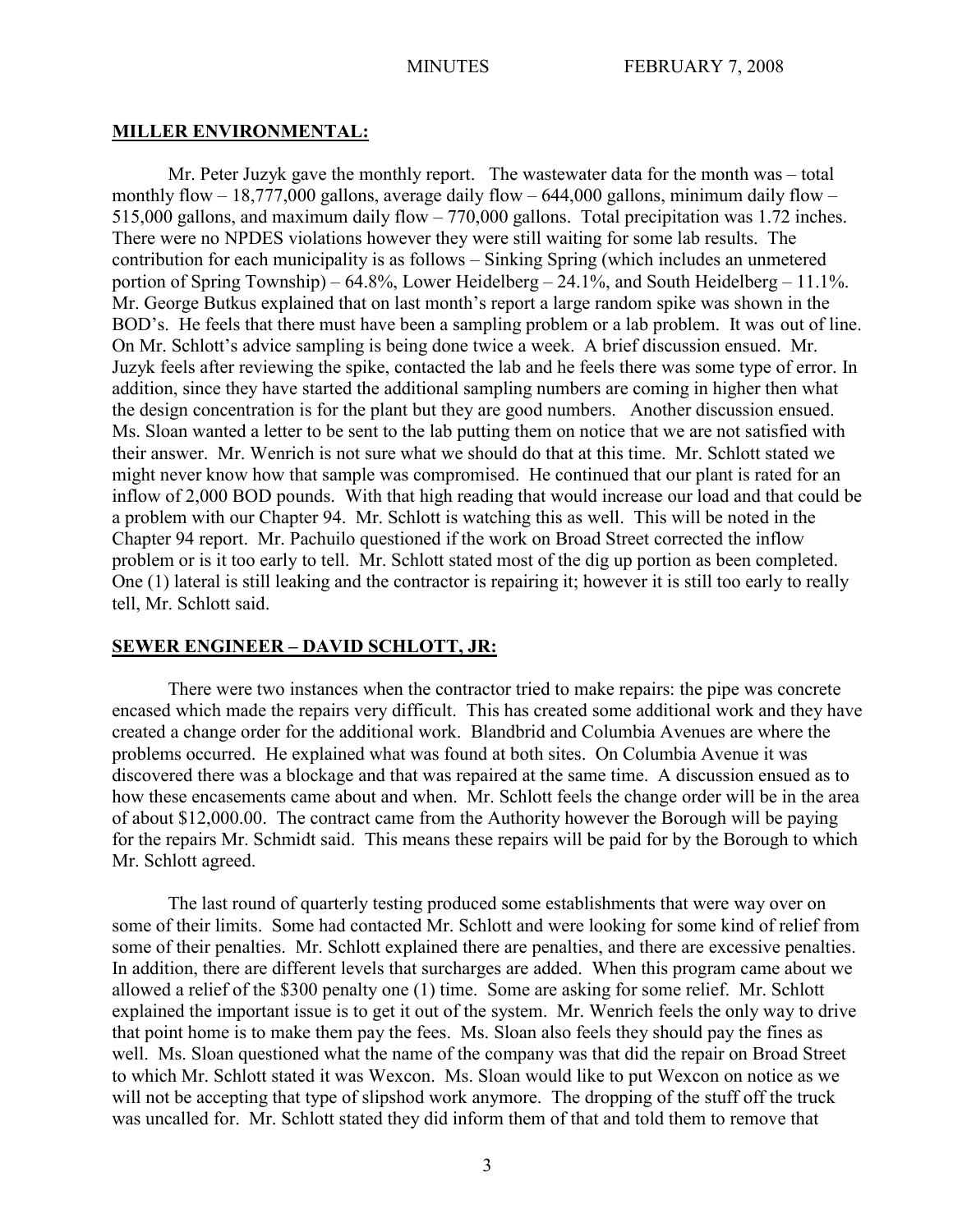# **SEWER ENGINEER – DAVID SCHLOTT, JR (cont'd):**

box and not to just drop things like that. ARRO did look at the street to make sure there was nothing more significant than the indentations that were there. Ms. Sloan stated this is unacceptable and when we see these types of things these contractors will not be working for Sinking Spring.

The last item pertained to the spikes that Mr. Juzyk had referred to earlier. He explained why we do these testings. ARRO recommended that they do the testing more than once a week as this information must be presented to DEP. There is some additional cost to this and it was said that Miller will continue to do this till about mid March. If it is decided that the Borough wants them to continue to do the twice a week testing there maybe some additional charges added.

Mr. Francis Butkus stated the new piece of equipment has finally arrived. This is the gear box for the oxidation ditch.

Ms. Sloan questioned if someone hit the trench boxes or the gravel with the three (3) little cones around it would the Borough be liable or the contractor. Mr. Fitzpatrick stated the contractor would.

# **EXECUTIVE SESSION:**

Mr. Wenrich called for an executive session for a personnel issue as well as a litigation issue at 7:55 p.m.

# **RECONVENE:**

Council reconvened at 8:35 p.m. and no action was taken.

# **SAFETY COMMITTEE – JAMES ZERR:**

Mr. Zerr made a motion to accept the letter of resignation from Police Officer John R. Sheperack; seconded by Mr. Butkus.  $AYES - 7$ ,  $NAYS - 0$ ; motion carried.

# **FIRE COMPANY – HARRY REINHOLD:**

Mr. Reinhold stated that in the month of January there were 33 incidents; 13 of them were in the Borough.

# **PUBLIC WORKS DIRECTOR – MICHAEL HART:**

Mr. Hart requested that we authorize Ludgate Engineering to begin the process of putting together the specs for the Ashley paving project. Mr. Light made a motion to authorize the process of putting together the specs for the above mentioned project; seconded by Ms. Sloan. AYES – 7, NAYS – 0; motion carried.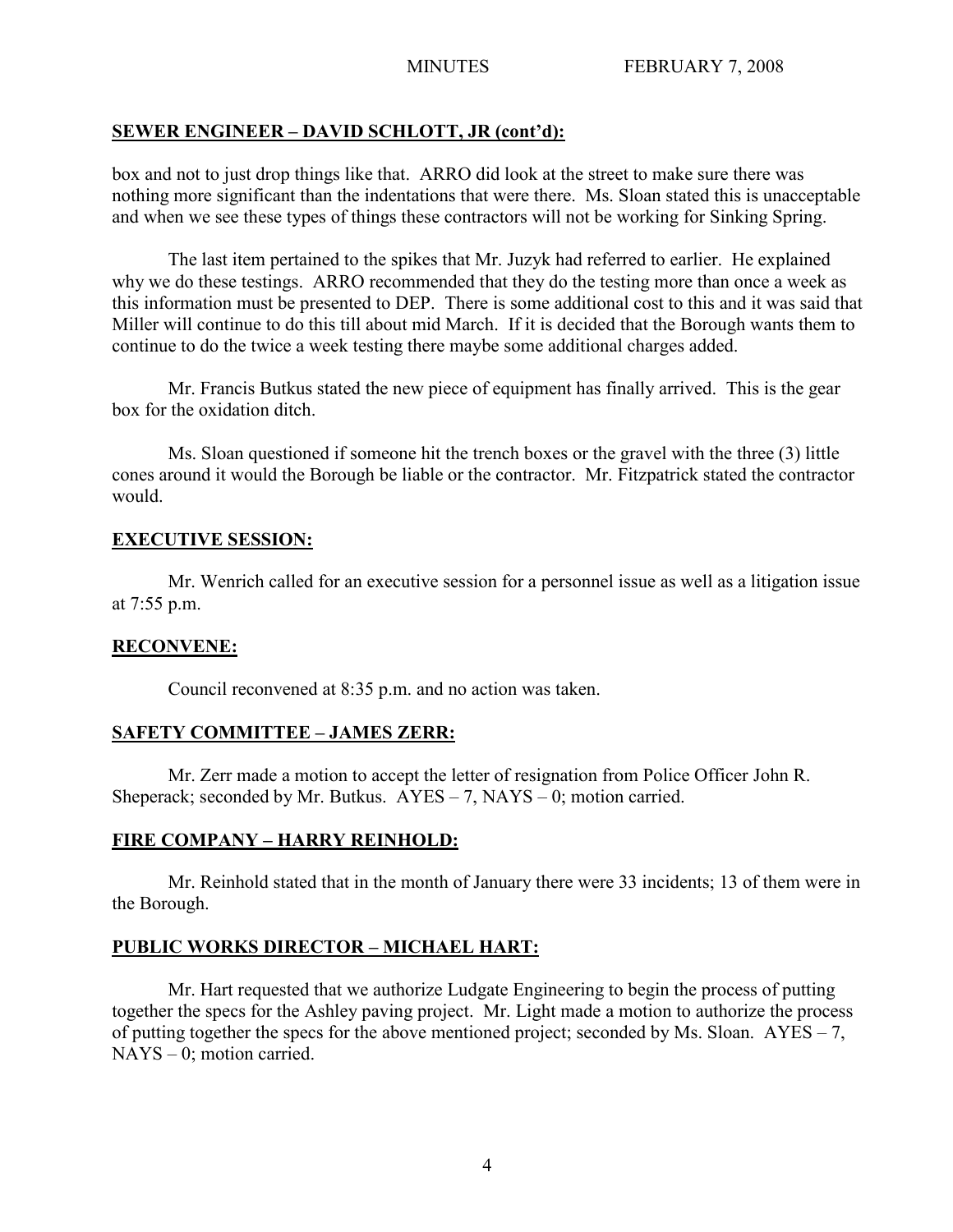# **SEWER AND SANITATION COMMITTEE – GEORGE BUTKUS:**

Mr. Butkus stated the Authority has directed ARRO to update their boiler plate section on notifying residents of construction on their streets due to sewer issues. He did remind Council that there could be emergency dig ups that would not allow them the proper time for notifications. Mr. Butkus feels we should do this with any contracts that we are putting out there as well.

Mr. Butkus reminded Council and the audience that the Authority meetings are open to the public. After the minutes are approved by the Authority Council will received copies of the minutes via e-mail however if you don't have e-mail a hard copy will be placed in your mailbox.

There have been quite a few residences that have been converted into multifamily dwellings, or a residence and a business. There are also several businesses whose water consumption has gone up quite a bit. Mr. Butkus would like to introduce a policy where we have our sewer engineer get the information from the office and anyone whose consumption has gone up by 25% (yearly) over what they have been paid for be handed over to the Authority. The Authority will follow up with them buying more capacity or they need to reduce their water flow into the system. He would like to then follow up on this yearly. He also would like to see anytime we get a building permit that requires a plumbing inspection we give the sheet to the Authority so their engineers get see if they require anymore capacity. Mr. Fitzpatrick thinks this is an excellent idea. However he believes we will not be able to find what they paid for. Mr. Butkus understood that. Mr. Fitzpatrick suggested to Mr. Schlott that when the Authority establishes a tapping fee that a base year is established as well.

# **BOROUGH SECRETARY/TREASUERER – REGINA SHADE:**

Mrs. Shade reminded Mr. Wenrich about the handbook. Mr. Wenrich stated everyone received the Non Uniformed Handbook. He requested each member of Council review the handbook as he would like to adopt it at the next meeting. It has been three (3) to four (4) years in the making. He requested that anyone that has any notes or comments to feed them through Mrs. Shade.

Mrs. Shade stated that the newsletter is at the printers and it should be going out shortly.

# **PARK AND RECREATION – BARBARA KUTZ:**

Mrs. Kutz stated we received the new catalog for the Holiday lights and it appears that the community really liked the new lights. Mr. Wenrich stated he too heard a lot of good things about them. The Recreation Board would like to put two new skylines across the entrance and exit of the Borough. They chose a design which matches up with the snowflakes at a cost of \$1,167.00 a piece. They were originally \$1,750.00 but if we purchase be the end of February there is a 1/3 off. They would like to purchase two (2) of them so the cost would be \$2,334.00. Mr. Schmidt made a motion to purchase the two (2) banners at a cost of \$2,334.00; seconded by Mr. Light. Mr. Zerr questioned if they are the LED lights. Mrs. Kutz said yes. The LED is included in the price. Mr. Hart stated our old decorations are pretty worn.  $AYES - 6$ ,  $NAYS - 1$  (Mr. Butkus); motion carried.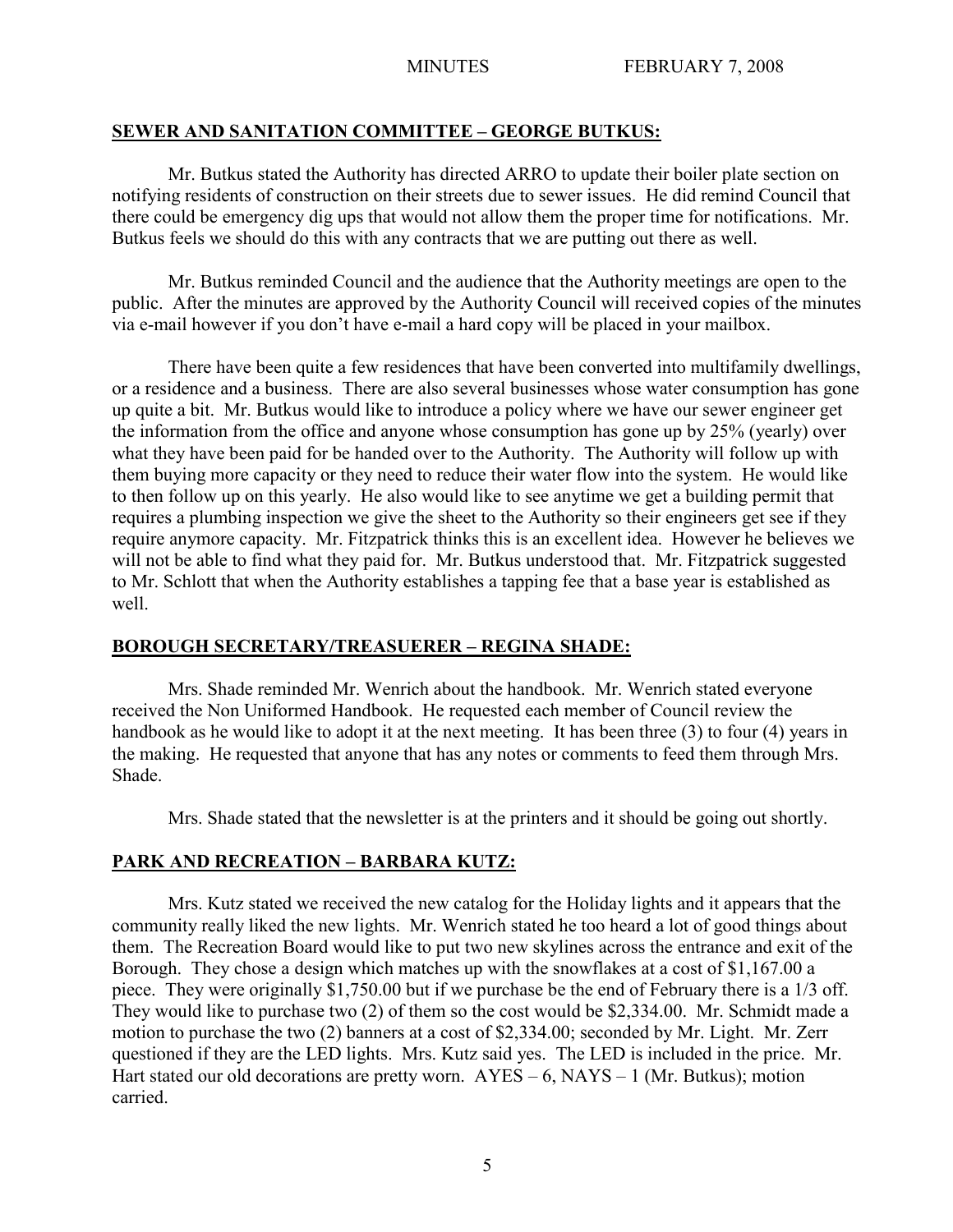#### **PARK AND RECREATION – BARBARA KUTZ (cont'd):**

Mrs. Kutz said that the Board wrote a letter to the Main Street Committee regarding the new snowflakes on the light posts. Currently, they don't have electric. They were hoping that perhaps the Committee could supply the electric to these poles and the Rec Committee will supply the decorations. Mrs. Shade stated this letter was read at the last Main Street Committee meeting. They were very supportive of this request and will be asking that someone from the Rec Board actually sit on the promotion and advertising committee of the Main Street project. Mrs. Kutz will place the order and request a confirmation.

#### **ADMINISTRATION AND FINANCE – ELIZABETH SLOAN:**

Ms. Sloan received a request from Paperone's Pizza that we put some type of receptacle out in front of their building as people who are waiting for the bus throw their trash into their flowerbeds and bushes. Mr. Hart stated we can do that. A discussion ensued as to the cost and what type of receptacle we could use. It was decided to use a 55 gallon container and see how that works before we do anything else.

#### **PUBLIC SAFETY – JAMES ZERR:**

Mr. Zerr stated there will be a Safety Committee meeting on February 19, 2008. They will be getting their game plan together for this year. The time is 7:00 p.m.

There is an issue with the financing of the fire truck. Mr. Fitzpatrick was under the impression if we borrowed under \$200,000 we did not DCED approval; however he became aware that the amount had changed and you could only borrow up to \$125,000. Anything after that amount now you must go to the DCED. In circulating the e-mail, Mr. Zerr made a very good point. We need to move ahead with this quickly. Mr. Zerr suggested since we have to get DCED approval anyway, if there are other big capital expense ideas, maybe we should look into borrowing that money as well as not to deplete the cash flow in the Borough. Council may want to think about this. Mr. Zerr feels we might want to look at adding the dump truck, the pole building, and the ac/heating unit as that is in dire need of replacing. He feels it would be fiscally responsible to borrow all the money and pay for it over time. Mr. Fitzpatrick feels it is something we should look at. Mr. Wenrich wondered if we should look at this now. Ms. Sloan questioned if at the fire task force at this point there is a gentleman's agreement not to purchase anymore equipment. Mr. Zerr said this was bought before that agreement. Mr. Wenrich knows about the task force however when it was put before Council it was at a study level. Mr. Zerr said it is still at a study issue. Mr. Wenrich stated that then if we need to do some repairs, it should not make us look bad, as we are just repairing our possessions. A discussion ensued as to what level the committee is on. Mr. Wenrich feels we need to be involved if they choose to move ahead with this merger. However he feels that he does not want to see our fire company move. We are here to provide fire service to our residents and not to possibly have our equipment housed outside of this Borough. A discussion ensued. The new fire truck is \$182,500; the new dump truck is \$125,000. We are obligated to buy the fire truck and the dump truck. A discussion ensued as to the funding and the cost of the loan. Mr. Schmidt thought that was a good idea also. The cost will be about \$2,000 to \$3,000 to go to the DCED. It is about \$20,000 for the dual unit heating system. The cost of the pole building is \$75,000.00. Mr. Schmidt would like to see the codification process get done. It would cost about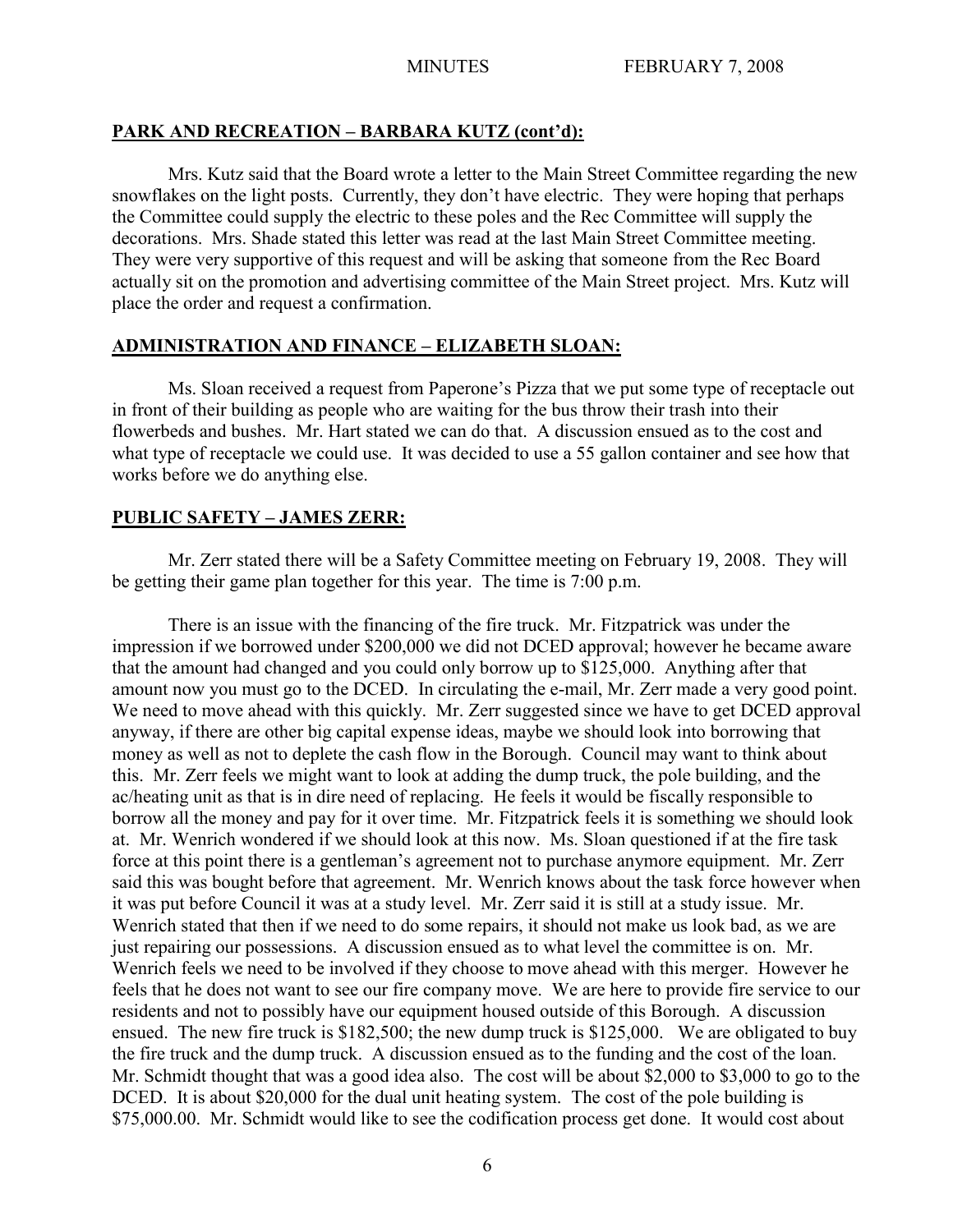# **PUBLIC SAFETY – JAMES ZERR:**

\$20,000.00. Mr. Wenrich stated if we take a loan out for these other projects that would make the other monies available for the codification. He continued if we have a great year and we have money left over we can always put that money down on the loan. It makes perfect sense to Mr. Wenrich as well. The total amount of the total projects would be \$407,500.00. Mr. Fitzpatrick stated he has 8 or 9 banks to contact. Mr. Schmidt made a motion to authorize Mr. Fitzpatrick to prepare a spec sheet and solicit bids for loans of \$250,000, another in the amount of \$300,000, another in the amount of \$400,000; this is to be a fixed interest loan preferably ten (10) years but depending about the offer that the banks makes – with no pre penalty payment; seconded by Mr. Zerr.  $AYES - 7$ ,  $NAYS - 0$ ; motion carried. The codification process will be worked on later.

# **POLICE DEPARTMENT – CHIEF JAMES OXENREIDER:**

The police department responded to 166 calls for January. There were 45 traffic citations, 17 parking and 15 (was inaudible) were issued. Smooth Operator is up and running.

### **UNFINISHED BUSINESS:**

Mr. Butkus stated at our last meeting we currently have two (2) people representing the Borough Council on the Fire Task Force and that is not allowed. Mr. Light made a motion to have Ms. Elizabeth Sloan be the Council Representative to the Fire Task Force for the year 2008; seconded by Mr. Butkus.  $AYES - 5$ ,  $NAYS - 1$  (Mr. Zerr),  $ABSTAIN - 1$  (Ms. Sloan); motion carried. We need to appoint a Member at Large to the Task Force. A brief discussion ensued and it was decided Mrs. Shade will run an ad looking for a citizen to fill this position.

Mr. Fitzpatrick had a release to be signed. There is a proposal to accept \$75,000.00 from South Heidelberg Township to resolve the litigation to resolve the payment of sewer fees to the Borough. Mr. Butkus explained to the crowd that we were accepting .75 on the dollar. Mr. Fitzpatrick stated that was not necessarily correct that the amount was around \$109,000.00. Mr. Butkus continued that there was a release of reserved capacity that they were holding in our plant. Mr. Fitzpatrick stated that was part of the agreement however it was not part of this release. The agreement that we have is that we will now treat their sewage by flow meter and we will only be taking two (2) or their (3) districts and they are relinquishing 110,000 gallons of capacity back to us. Mr. Butkus made a motion that we accept this; seconded by Mr. Light.  $AYES - 7$ ,  $NAYS - 0$ ; motion carried.

#### **NEW BUSINESS:**

Spring cleanup will be April 16, 2008.

The next item was Escrow Release Number 2 for the Paulo Brutto project. The amount is \$9,042.50. Some money was held back for a concrete problem. ARRO agreed with their portion for sewer. Mr. Schmidt made a motion to release \$9,042.50; seconded by Mr. Light.  $AYES - 7$ . NAYS – 0; Motion carried.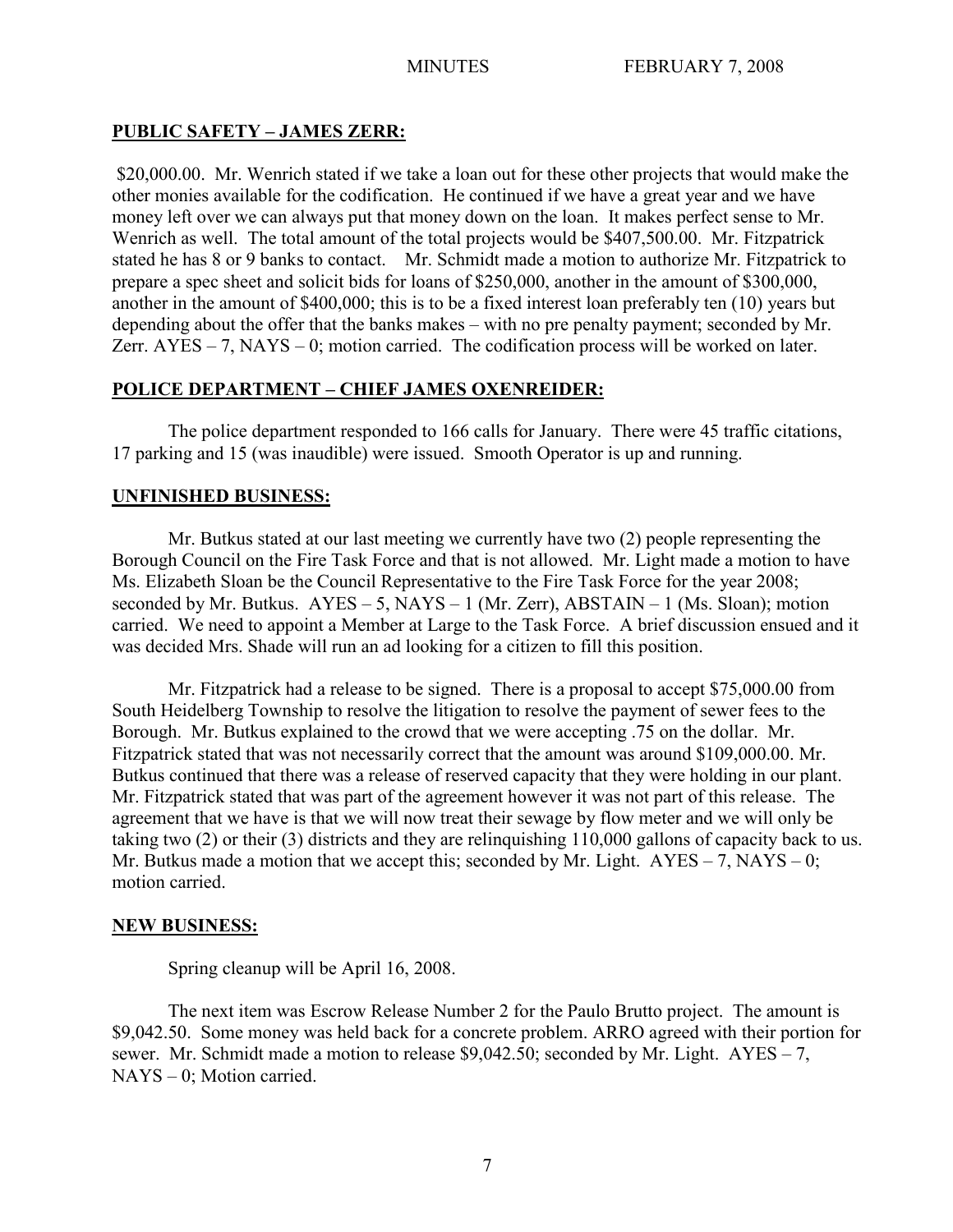#### **NEW BUSINESS (cont'd):**

Mr. Schmidt passed out an ordinance that pertained to landlords and the inspection of buildings. Mr. Schmidt while President received several requests from residents to have the Borough look into this. This was only for Council to look at and for discussion at a later time. Mr. Butkus questioned if we have something like this on the books. Mr. Butkus stated we have an Ordinance that states everyone must apply for a .25 permit if they are moving out. Mr. Zerr stated that was just for moving. It has nothing to do with this Ordinance, Mr. Zerr said. Mrs. Shade stated that Mr. Hart and Ms. Klee will be attending a seminar at the Borough of Wyomissing on this issue. It will be dealing with the inspection of properties. Mr. Schmidt stated that on page 4 there is amount listed of \$50.00. Some of the residents that have proposed this Ordinance are in the audience tonight and they would like to see that amount be changed to \$250.00. Mr. Wenrich deferred this to the workshop meeting or the next regular Council meeting along with the handbook. Everyone will have a chance to review this.

Mrs. Kutz stated July 26, 2008 will be the Borough picnic at the baseball stadium. We have reserved the pool area. The game is at 6:30 p.m.

Mr. Wenrich stated last month's workshop meeting was cancelled. We didn't have that much on the agenda that we couldn't handle at our regular meeting. In order to streamline our government, we do have it posted; however don't be surprised if we cancel these meetings. We will advertise the postponement if necessary. We will post it on the door as well. Mr. Walters questioned when the timer will be going up for the library sign. Mr. Hart stated there is no place inside to place a timer so he will need to look into this. He will need a waterproof box for it.

#### **PUBLIC COMMENT:**

Mr. Weaver stated at the last Council meeting it was discussed about setting up some type of retirement fund for our firemen. He was wondering if anyone on Council looked into this. Mr. Weaver questioned how many residences do we have? Mrs. Shade stated we currently have about 1,200 rooftops, which are not rentals, just rooftops. This is the LOSOP program that we were talking about. The Safety Committee was going to look into this. Mrs. Shade questioned where the funding comes from for this. Mr. Zerr stated it comes from the fire tax. Mr. Fitzpatrick stated death benefits could come from the Relief benefits. Mr. Zerr stated this is not something you received when you die, this would be like a pension plan. There are guidelines, Mr. Zerr said.

#### **TREASURER'S REPORT:**

| General Account                    |                |                  |
|------------------------------------|----------------|------------------|
| Opening Balance – January 31, 2008 |                | \$63,793.44      |
| <b>PLGIT</b>                       |                | 8,800.65         |
| Invest                             | Recreation     | 48,204.77        |
|                                    | General Invest | 125,203.00       |
|                                    | To Be Paid     | 43,087.52        |
|                                    |                | \$<br>202,914.34 |